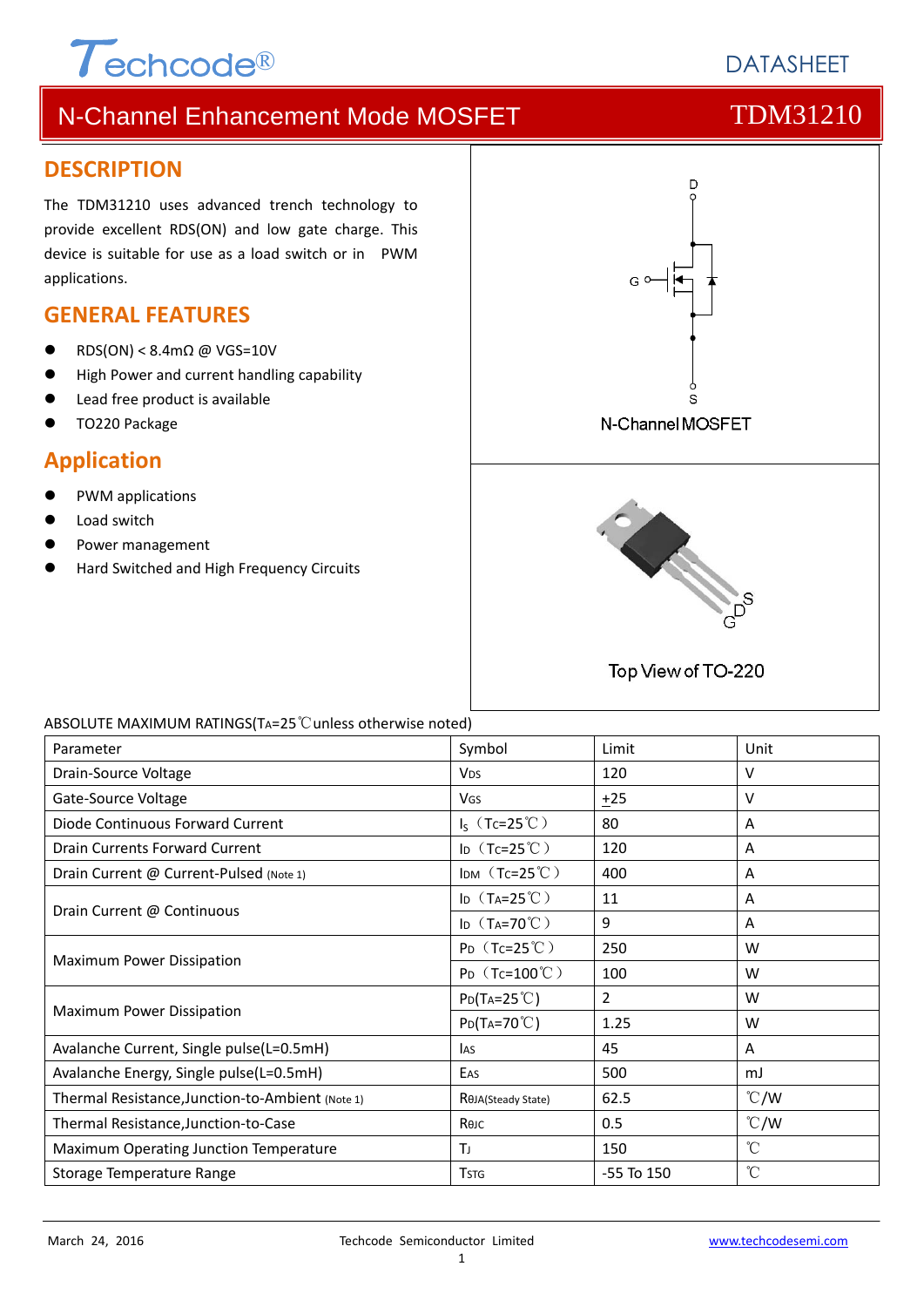

### **ELECTRICAL CHARACTERISTICS (TA=25**℃**unless otherwise noted)**

| Parameter                                 | Symbol                  | Condition                                         | Min                      | Typ            | Max                      | Unit      |  |  |
|-------------------------------------------|-------------------------|---------------------------------------------------|--------------------------|----------------|--------------------------|-----------|--|--|
| OFF CHARACTERISTICS                       |                         |                                                   |                          |                |                          |           |  |  |
| Drain-Source Breakdown Voltage            | <b>BV<sub>DSS</sub></b> | VGS=0V ID=250µA<br>120                            |                          | $\sim$         | $\sim$                   | V         |  |  |
| Zero Gate Voltage Drain Current           | <b>IDSS</b>             | VDS=96V,VGS=0V                                    | $\overline{a}$           | $\blacksquare$ | $\mathbf{1}$             | $\mu$ A   |  |  |
| Gate-Body Leakage Current                 | <b>IGSS</b>             | VGS=±20V,VDS=0V                                   | $\overline{a}$           | $\blacksquare$ | ±100                     | nA        |  |  |
| <b>ON CHARACTERISTICS (Note 2)</b>        |                         |                                                   |                          |                |                          |           |  |  |
| <b>Gate Threshold Voltage</b>             | VGS(th)                 | VDS=VGS, ID=250µA                                 | $\overline{2}$           | 3              | $\overline{4}$           | V         |  |  |
| Drain-Source On-State Resistance          | R <sub>DS</sub> (ON)    | VGS=10V, ID=40A                                   | $\overline{a}$           | $\overline{7}$ | 8.4                      | $m\Omega$ |  |  |
| DYNAMIC CHARACTERISTICS (Note3)           |                         |                                                   |                          |                |                          |           |  |  |
| Gate Resistance                           | $R_G$                   | VDS=0V, VGS=0V, F=1.0MHz                          | $\blacksquare$           | 1.0            | $\blacksquare$           | Ω         |  |  |
| Input Capacitance                         | <b>Ciss</b>             | VDS=30V, VGS=0V, F=1.0MHz                         | $\blacksquare$           | 6150           | 8000                     | PF        |  |  |
| <b>Output Capacitance</b>                 | Coss                    |                                                   | $\overline{a}$           | 625            | $\mathbf{r}$             | PF        |  |  |
| Reverse Transfer Capacitance              | Crss                    |                                                   | $\overline{a}$           | 120            | $\overline{a}$           | PF        |  |  |
| <b>SWITCHING CHARACTERISTICS (Note 3)</b> |                         |                                                   |                          |                |                          |           |  |  |
| Turn-on Delay Time                        | $td($ on $)$            | VDS=30V, RL=30 $\Omega$ , VGEN=10V, RG=6 $\Omega$ | $\overline{\phantom{a}}$ | 26             | 47                       | nS        |  |  |
| Turn-on Rise Time                         | tr                      | $I_D = 1A$                                        | $\blacksquare$           | 10             | 18                       | nS        |  |  |
| Turn-Off Delay Time                       | td(off)                 |                                                   | $\overline{\phantom{0}}$ | 92             | 166                      | nS        |  |  |
| <b>Turn-Off Fall Time</b>                 | tf                      |                                                   | $\overline{a}$           | 55             | 99                       | nS        |  |  |
| <b>Total Gate Charge</b>                  | $Q_g$                   | $V_{DS}=30V$ , ID=40A, VGS=10V                    | $\overline{a}$           | 100            | 140                      | nC        |  |  |
| Gate-Source Charge                        | Qgs                     |                                                   | $\overline{a}$           | 29             | $\mathbf{r}$             | nC        |  |  |
| Gate-Drain Charge                         | Qgd                     |                                                   | $\overline{a}$           | 19             | $\overline{\phantom{a}}$ | nC        |  |  |
| Body Diode Reverse Recovery Time          | Trr                     | IF=40A, dl/dt=100A/µs                             | $\overline{a}$           | 56             | $\overline{a}$           | nS        |  |  |
| Body Diode Reverse Recovery Charge        | Qrr                     |                                                   | $\overline{a}$           | 140            | $\overline{a}$           | nC        |  |  |
| DRAIN-SOURCE DIODE CHARACTERISTICS        |                         |                                                   |                          |                |                          |           |  |  |
| Diode Forward Voltage (Note 2)            | <b>V<sub>SD</sub></b>   | VGS=0V,Is=20A                                     | $\overline{a}$           | 0.8            | 1.3                      | $\vee$    |  |  |
| NOTES:                                    |                         |                                                   |                          |                |                          |           |  |  |

1. Pulse width limited by max. junction temperature.

2. Pulse Test: Pulse Width  $\leq 300$ μs, Duty Cycle  $\leq 2\%$ .

3. Guaranteed by design, not subject to production testing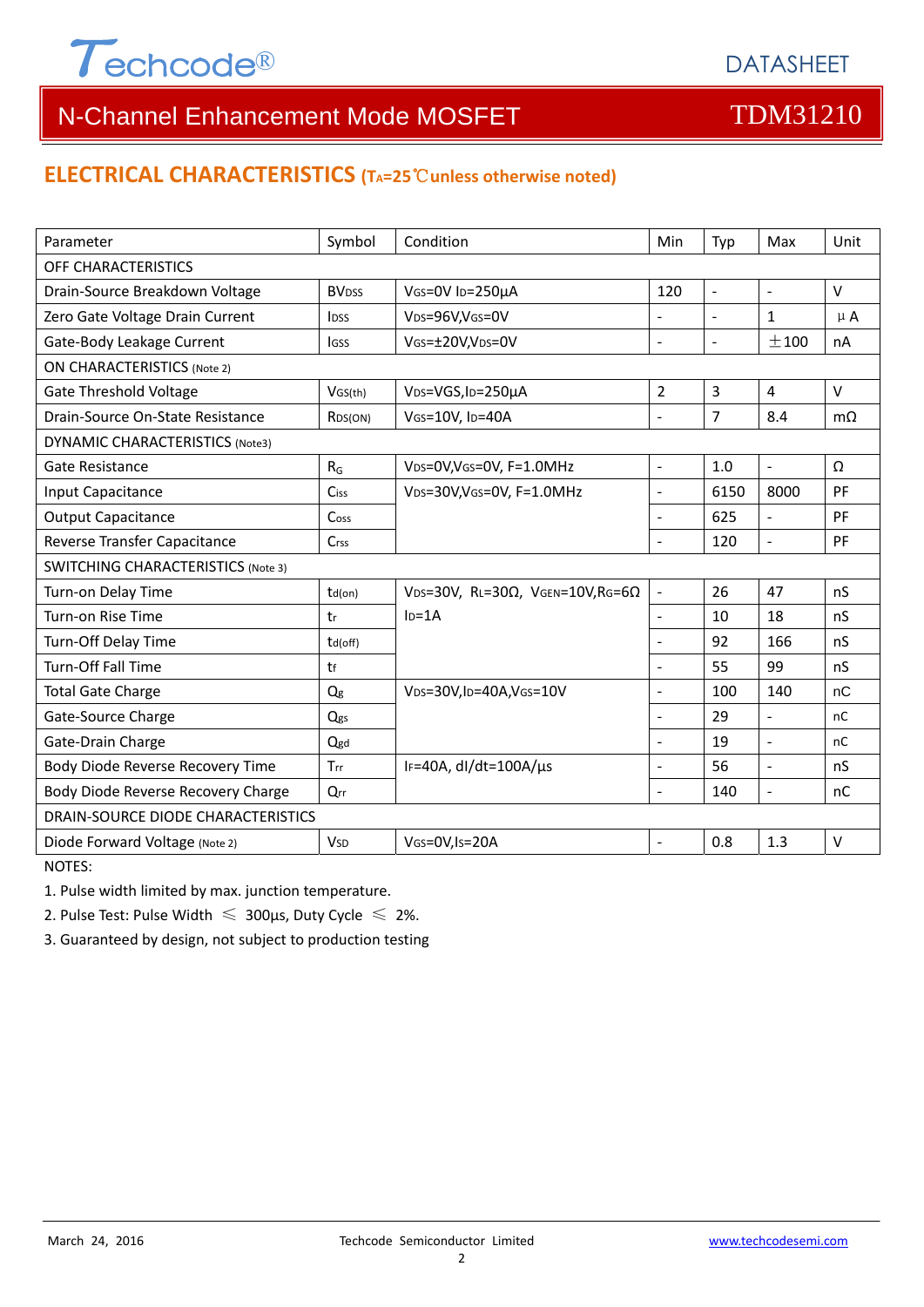

### **Typical Operating Characteristics**



# **Power Dissipation**



#### **Thermal Transient Impedance**

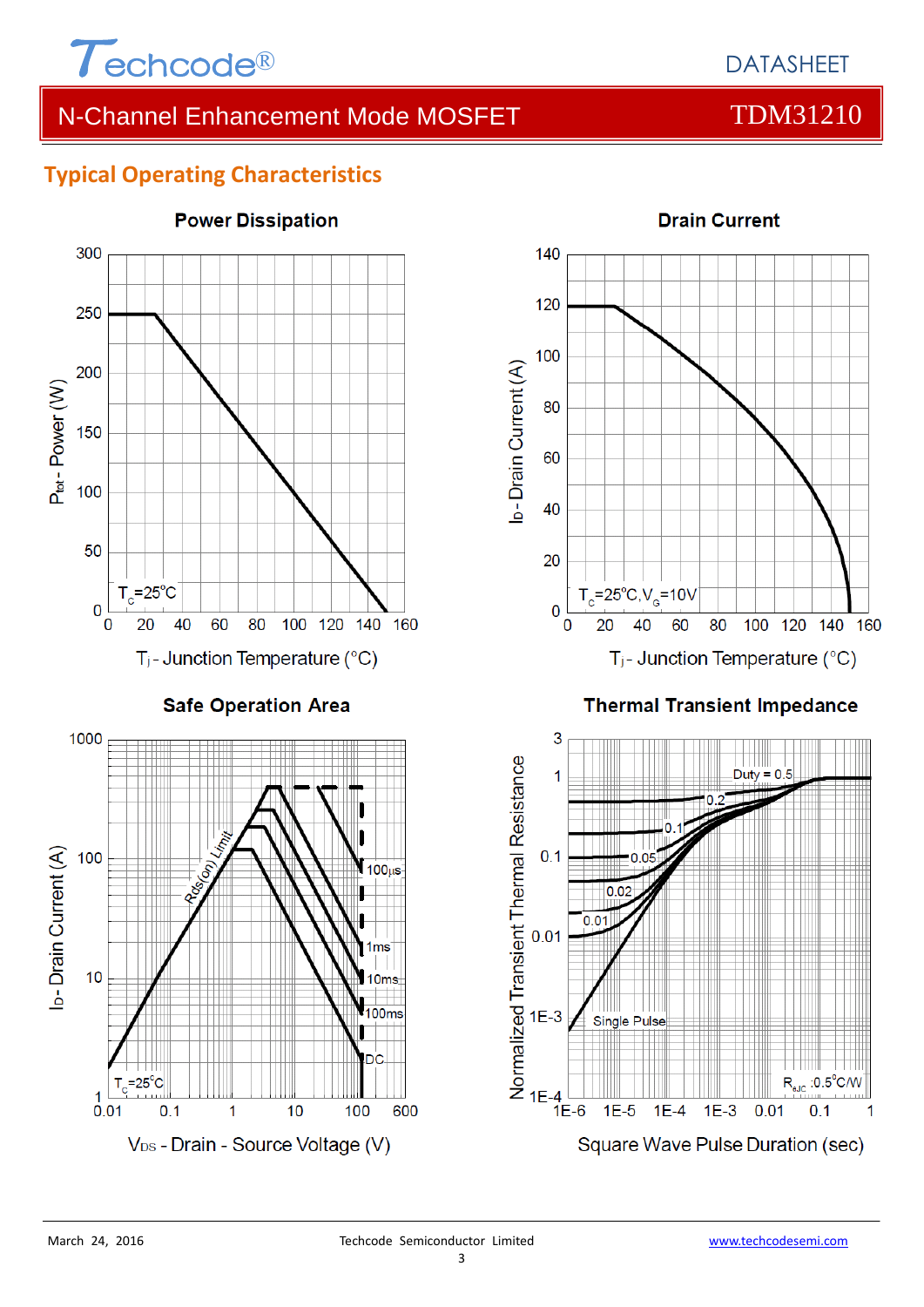

## **Typical Operating Characteristics(Cont.)**



#### **Drain-Source On Resistance**  $14$



#### **Gate Threshold Voltage**

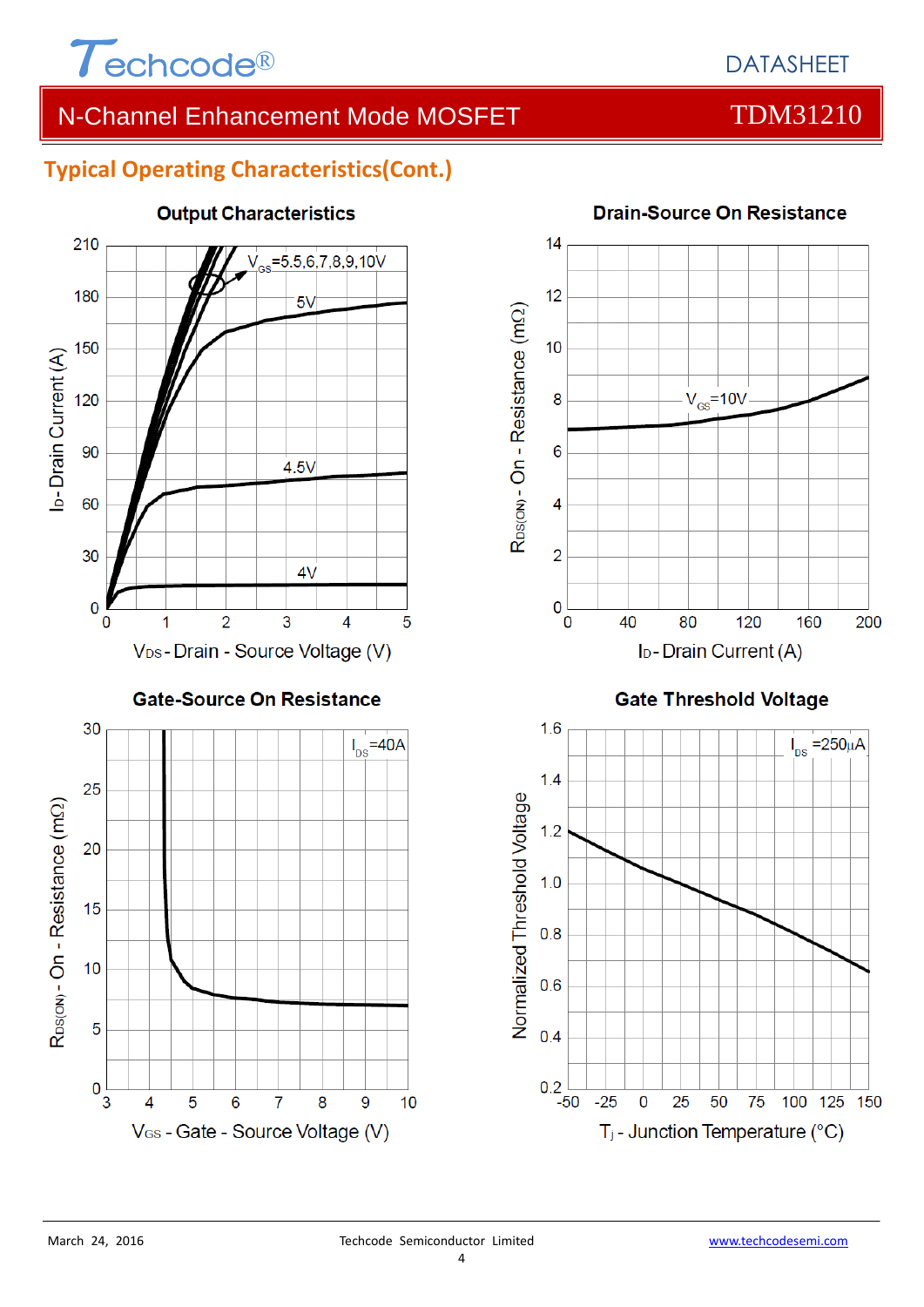

### **Typical Operating Characteristics(Cont.)**



**Drain-Source On Resistance** 

**Gate Charge** 

V<sub>SD</sub> - Source - Drain Voltage (V)

 $0.8$ 

 $1.0$ 

 $1.2$ 

 $1.4$ 

 $0.6$ 



200

100

 $10$ 

 $0.1$ <sub>0.0</sub>

 $0.2$ 

 $0.4$ 

Is - Source Current (A)

#### **Source-Drain Diode Forward**

 $T = 25^{\circ}$ C

 $T = 150^{\circ}$ C

 $\overline{0}$ 

8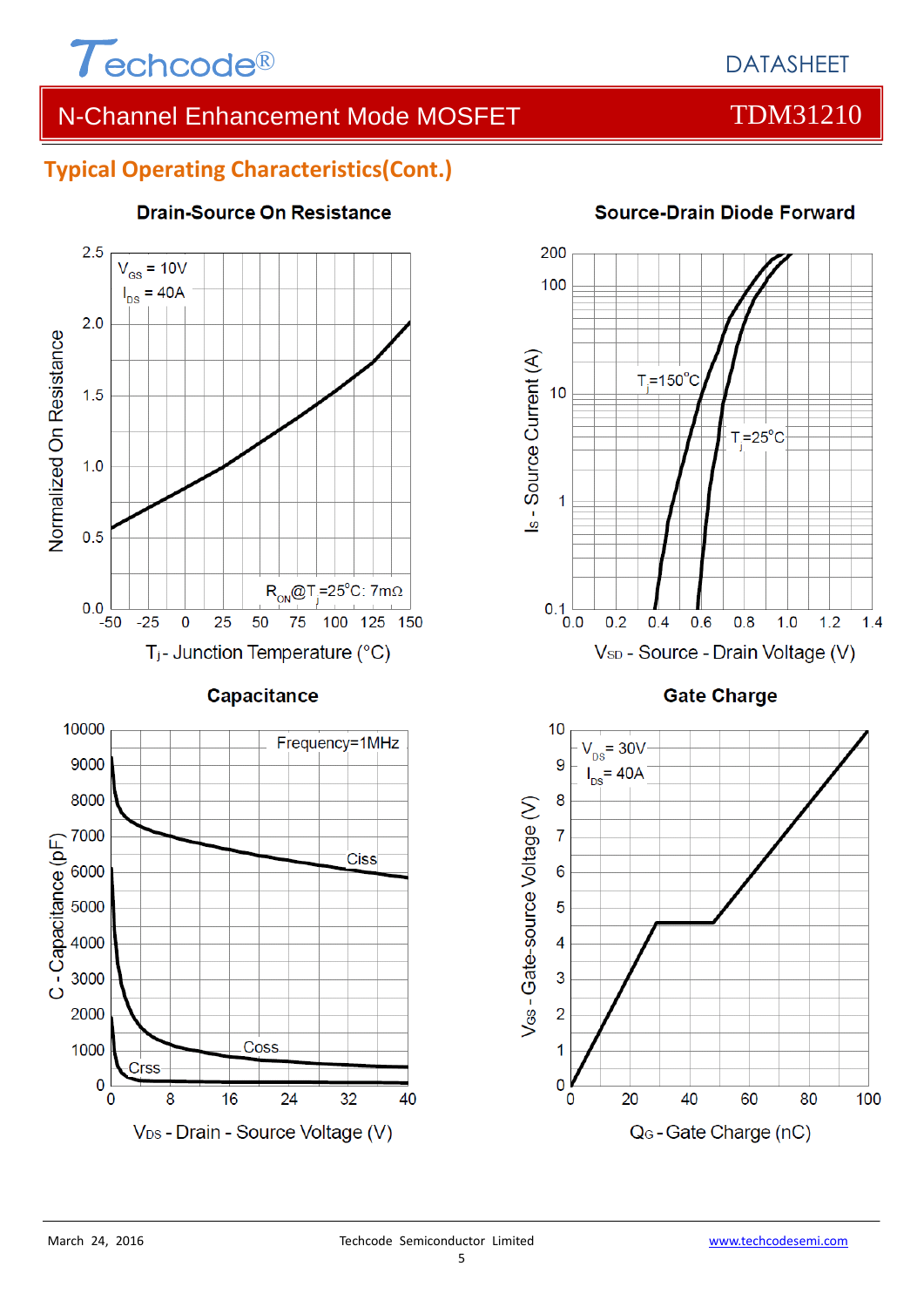

# **Package Information**

TO220 Package





Δ

|                | TO-220             |       |           |               |  |
|----------------|--------------------|-------|-----------|---------------|--|
| r‱<br>Pong-<0  | <b>MILLIMETERS</b> |       |           | <b>INCHES</b> |  |
|                | MIN.               | MAX.  | MIN.      | MAX.          |  |
| Α              | 3.56               | 4.83  | 0.140     | 0.190         |  |
| A1             | 0.51               | 1.40  | 0.020     | 0.055         |  |
| A2             | 2.03               | 2.92  | 0.080     | 0.115         |  |
| b              | 0.38               | 1.02  | 0.015     | 0.040         |  |
| b <sub>2</sub> | 1.14               | 1.78  | 0.045     | 0.070         |  |
| C              | 0.36               | 0.61  | 0.014     | 0.024         |  |
| D              | 14.22              | 16.51 | 0.560     | 0.650         |  |
| D1             | 8.38               | 9.30  | 0.330     | 0.366         |  |
| D2             | 12.19              | 13.65 | 0.480     | 0.537         |  |
| Е              | 9.65               | 10.67 | 0.380     | 0.420         |  |
| E1             | 6.86               | 8.89  | 0.270     | 0.350         |  |
| е              | 2.54 BSC           |       | 0.100 BSC |               |  |
| H1             | 5.84               | 6.86  | 0.230     | 0.270         |  |
| L              | 12.70              | 14.73 | 0.500     | 0.580         |  |
| L1             |                    | 6.35  |           | 0.250         |  |
| P              | 3.53               | 4.09  | 0.139     | 0.161         |  |
| Q              | 2.54               | 3.43  | 0.100     | 0.135         |  |

**RECOMMENDED LAND PATTERN** 



UNIT: mm



DATASHEET